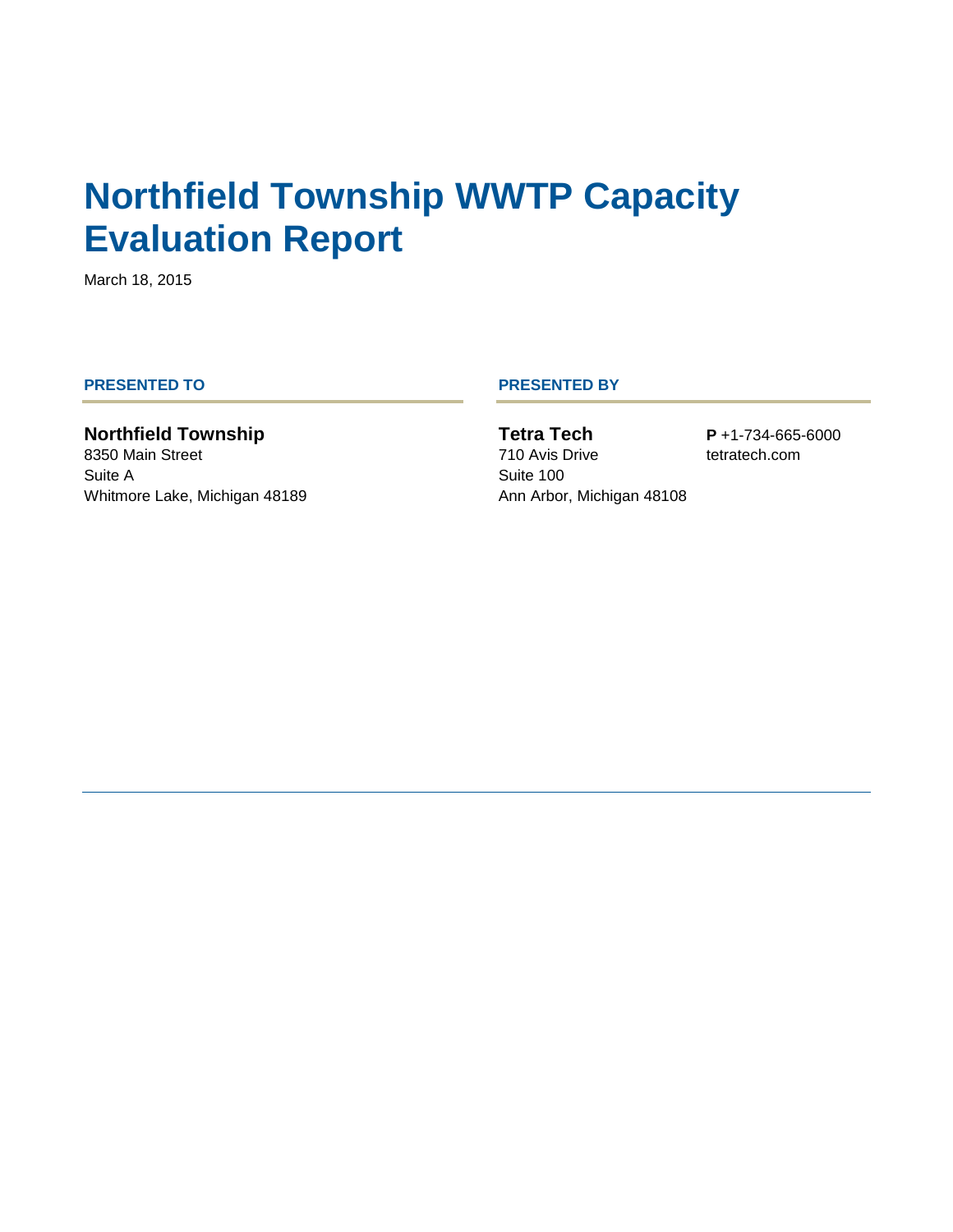## **TABLE OF CONTENTS**

## **LIST OF TABLES**

### **LIST OF FIGURES**

| Figure 3: Spring Design Storm Hydrograph with Treatment Capacity of 1.3 MGD and No Growth  10        |  |
|------------------------------------------------------------------------------------------------------|--|
| Figure 4: Spring Design Storm Hydrograph with Treatment Capacity of 1.3 MGD, and 800 REUs Growth  11 |  |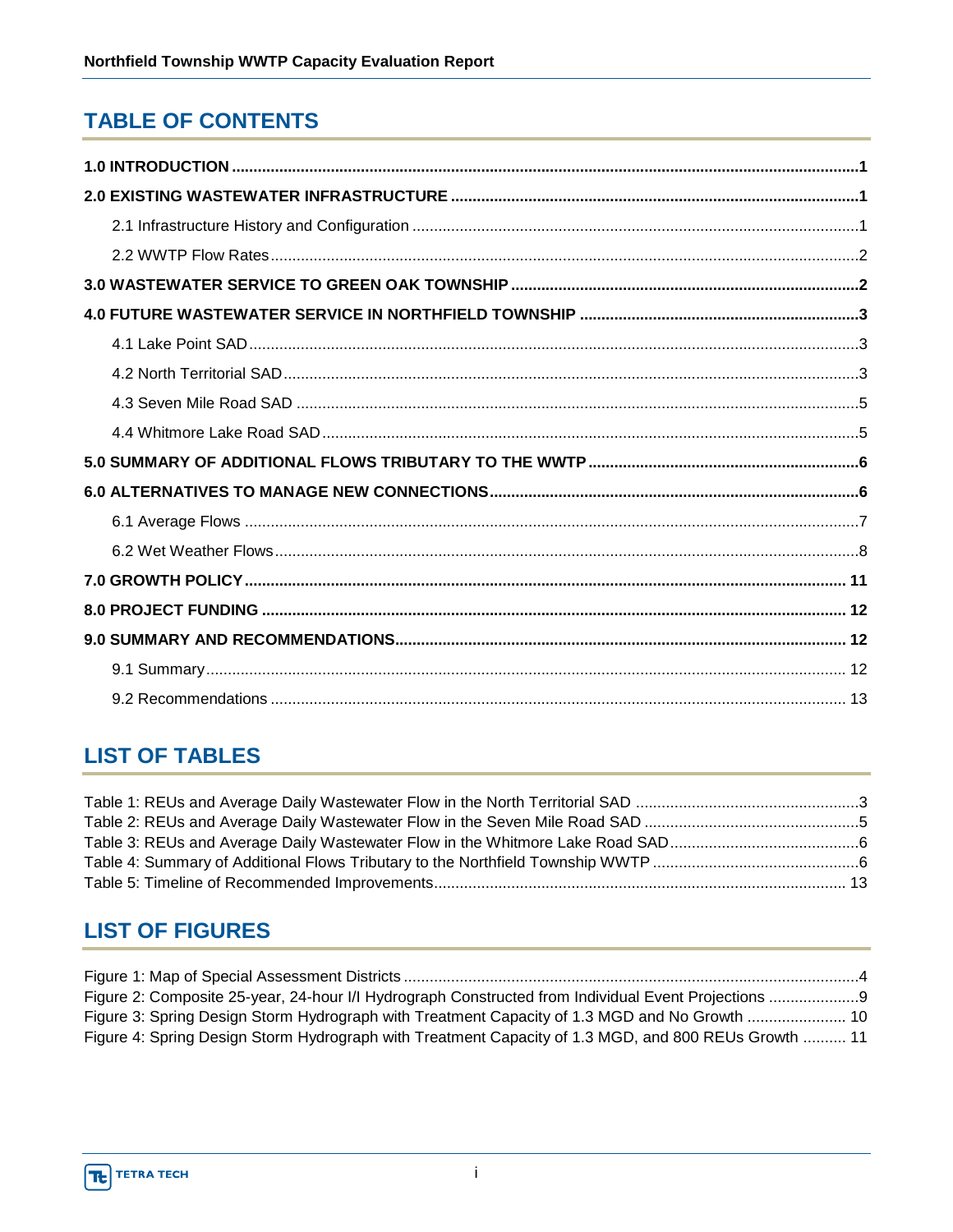### **APPENDICES**

**APPENDIX A: GREEN OAK TOWNSHIP AGREEMENTS**

**APPENDIX B: DATA USED FOR THE DEVELOPMENT OF THE 25-YEAR, 24-HOUR HYDROGRAPH**

### **ACRONYMS AND ABBREVIATIONS**

| <b>Acronym/Abbreviations</b> | <b>Definition</b>                               |
|------------------------------|-------------------------------------------------|
| gpd                          | gallons per day                                 |
| $\frac{1}{1}$                | infiltration and inflow                         |
| <b>MDEQ</b>                  | Michigan Department of Environmental Quality    |
| MG.                          | million gallons                                 |
| <b>MGD</b>                   | million gallons per day                         |
| <b>NPDES</b>                 | National Pollution Discharge Elimination System |
| <b>REU</b>                   | residential equivalent unit                     |
| <b>SAD</b>                   | special assessment district                     |
| <b>SRF</b>                   | <b>State Revolving Fund</b>                     |
| <b>SSES</b>                  | Sewer System Evaluation Survey                  |
| <b>WWTP</b>                  | wastewater treatment plant                      |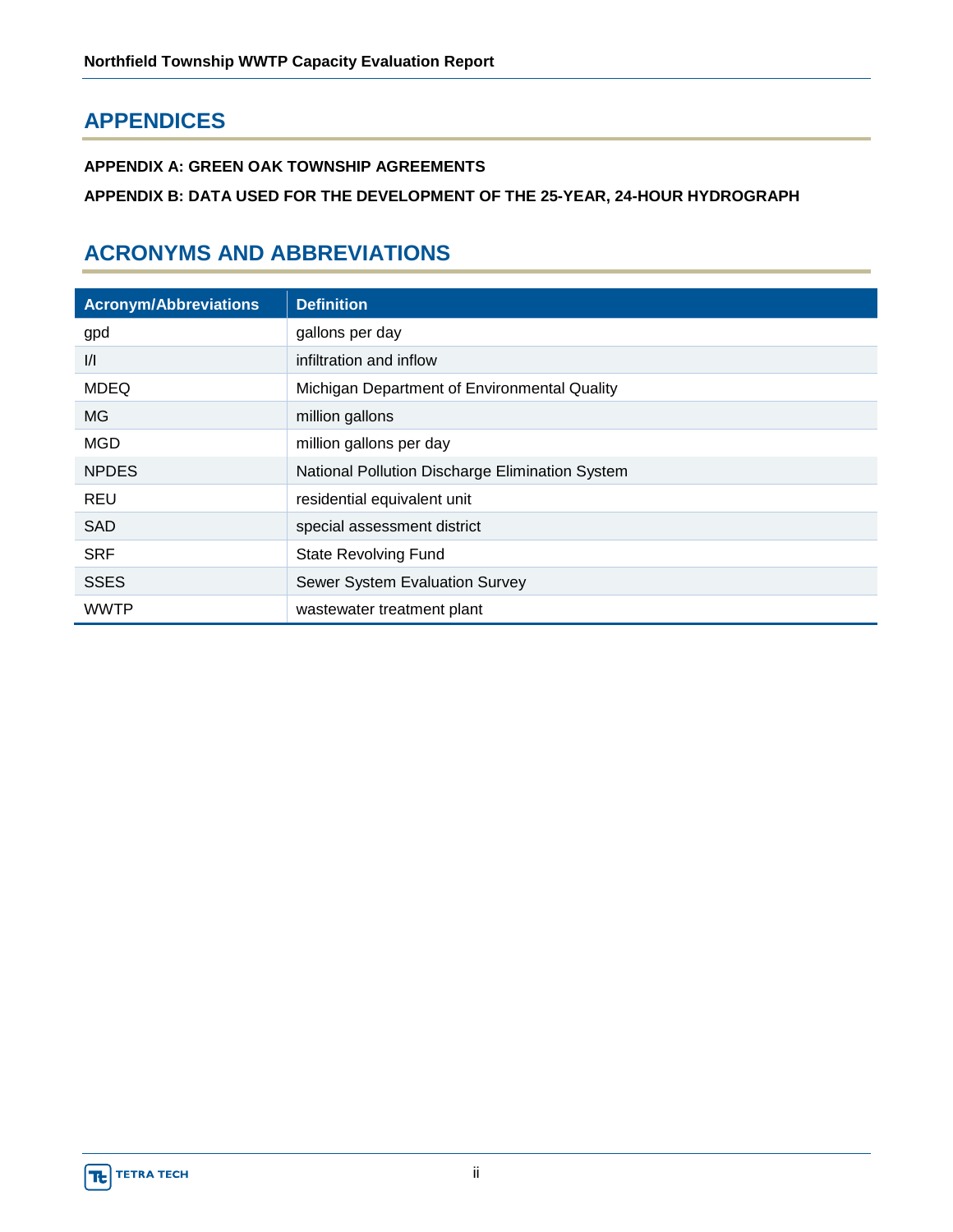#### **EXECUTIVE SUMMARY**

Northfield Township owns and operates a wastewater treatment plant and sanitary collection system, which has an average flow rate of 0.7 MGD and can be as high as 0.9 MGD during the spring season. This is less than the treatment capacity of 1.3 MGD, but with potential future development, improvements will be necessary. The Township engaged Tetra Tech to define the potential growth within the existing wastewater service area and identify improvements necessary at the wastewater treatment plant to meet the growth. Tetra Tech used flow data measured at the influent of the wastewater treatment plant as a basis point to estimate the magnitude and timeline for the improvements. The purpose of this report is to document the level of projected growth, summarize the analysis used to develop recommendations, and summarize the recommendations.

In addition to service areas within Northfield Township, flows from neighboring Green Oak Township are also treated at the Northfield Township wastewater treatment plant. Two service agreements between the two townships specifies that Green Oak Township can discharge an additional 227,000 gallons per day (equivalent to 873 REUs) to Northfield Township than it does currently.

The four sanitary sewer special assessment districts in Northfield Township have a potential to include an additional 1,865 REUs with a design average day flow of 485,000 gallons per day. Three of these SADs have been in place several years with only modest recent interest in development and in new connections being made.

However, should this development occur, improvements will be needed to meet both the additional daily flow and to meet the requirements of the state for wet weather flows up to the 25-year, 24-hour design storm. An increase in treatment capacity will address dry weather flow requirements, while a long-planned storage basin at the wastewater treatment plant will address wet weather flow requirements.

The initial recommendation is to construct a storage basin large enough to meet future needs up to the next expansion in treatment capacity because the cost of the storage will be less than the cost of the facilities required to increase the treatment rate. A 1.7 million gallon storage basin is recommended in the near term before much growth occurs. The basin size may be able to be made smaller through a more detailed analysis during the preliminary design of the facility. Previous analysis of the WWTP indicated the basin will equalize peak flows and allow an even higher rate of flow to be treated. When between 800 and 1,500 REUs of growth occurs (the lower end corresponding to no storage basin and the upper end corresponding to a condition where the storage basin is in place), a commitment to increase the WWTP capacity will need to be made.

If the Township decides to construct the recommended storage and wants to pursue construction funding through the State Revolving Fund Loan Program, additional intermediate studies are required to secure the funding. These intermediate studies will take multiple years to complete; therefore, pursuit of funds through the state's loan program will likely mean that funding will not be available until at least July 2017. Should the Township desire to initiate construction earlier, the Township will need to arrange its funding through another source.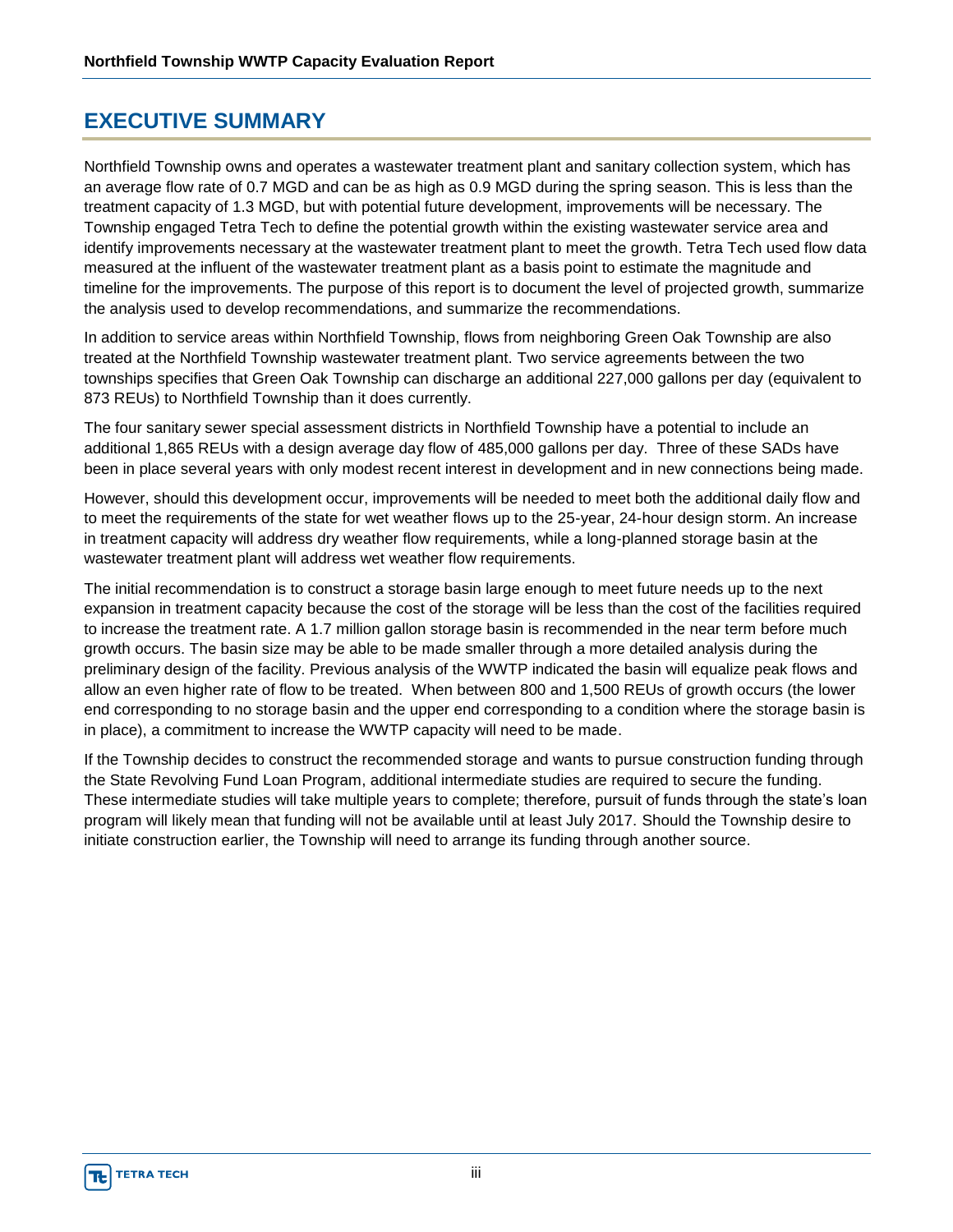#### **1.0 INTRODUCTION**

Northfield Township owns and operates a wastewater collection and treatment system that serves portions of Northfield and Green Oak Townships, but has not previously adopted a defined sanitary sewer service area. The Township has evaluated developments on a case-by-case basis. A formal sanitary sewer master plan has been discussed but is yet to be completed. Developing a wastewater master plan for Northfield Township is a large undertaking. As an initial step in better understanding the sewer system needs, the Board of Trustees elected to initiate this study of the sewer system to better understand the Township's wastewater treatment needs. This study has the following objectives:

- Update the Township's sanitary sewer map to include changes since the last map was created in 1996
- Identify potential development in the existing special assessment districts within Northfield Township and the likely flow impact on the Township's wastewater treatment plant (WWTP)
- Understand the commitment to provide sewer service to Green Oak Township and the likely flow impact at the WWTP
- Conceptually size a wet weather storage tank (also referred to as an equalization basin) at the Township's WWTP

A smaller scale revised sewer map is included in this document, and a full scale map will be delivered to the Township separately.

Two other components that are commonly included in a master plan have been deferred to a later time, including the detailed analysis of wastewater treatment plant expansion(s) and impacts to the collection system caused by potential growth. Impacts to the collection system generally require flow monitoring and detailed calculations to fully understand.

#### **2.0 EXISTING WASTEWATER INFRASTRUCTURE**

#### **2.1 INFRASTRUCTURE HISTORY AND CONFIGURATION**

The Township's WWTP was originally constructed in 1961 to serve a State of Michigan correctional facility. The WWTP was then purchased by Northfield Township and sewer systems were constructed through the 1970s to initially serve portions of Green Oak Township and Northfield Township around Whitmore Lake and portions of Northfield Township around Horseshoe Lake. Expansion of the system continued in the 1980s and 1990s to serve growing residential development.

The Township's existing wastewater treatment plant has a National Pollution Discharge Elimination System (NPDES) permit limit of 1.3 MGD. This is a nominal limit on the average daily flow that the WWTP may accept, treat and discharge. Peak flows into the WWTP may be higher than this and are allowed as long as the WWTP can acceptably process and treat the water. Calculations by Tetra Tech in 2005 suggest that the WWTP may be able to treat up to 1.5 MGD on average and meet limits if the peak flows into the WWTP are controlled through the use of a storage basin.

The WWTP has been expanded and upgraded numerous times since its 1961 construction. In its current configuration, the plant provides primary treatment (clarification), secondary treatment with a trickling filter and a second stage activated sludge process, and tertiary treatment with travelling bridge sand filters. The wastewater is disinfected with chlorine gas and receives post aeration by a cascade before being discharged to the Horseshoe Lake Drain.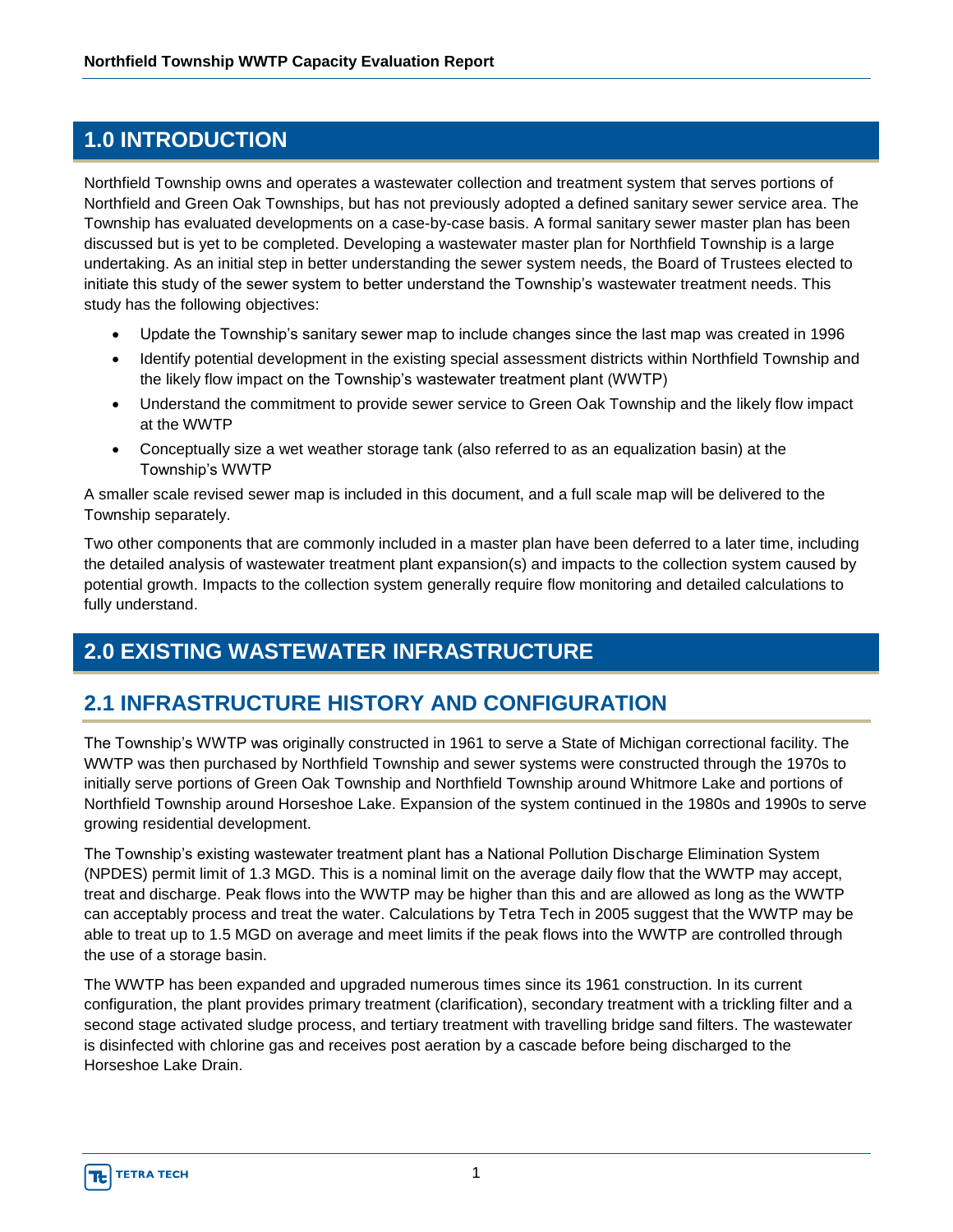WWTP operations staff indicate that they can routinely treat a peak flow rate of 2.5 to 3.0 MGD. However, they also indicate that the sand filters have reduced capacity due to suspected biological fouling of the underplates. These plates are due to be refurbished in the next few years. In its present configuration, the sand filters can only process a peak flow rate of approximately 2 MGD.

#### **2.2 WWTP FLOW RATES**

Average flows to the WWTP are lower than the permit limit of 1.3 MGD. Between 2011 and 2014, the WWTP averaged 0.7 MGD of influent flow. In the spring, when more precipitation and a higher groundwater table typically occur, the average flow was 0.9 MGD.

During wet weather, influent flows to the WWTP increase. On several occasions the Township has observed the peak flow into the WWTP reaching 3 MGD, which is the limit that can be measured at the WWTP. This increase in flows with wet weather is typical of older systems and is due to stormwater and groundwater being allowed to enter the sewer system. This water is referred to as infiltration/inflow (I/I) and can occur due to leaks in the public sewer, leaks in the privately-owned laterals, and improper connections made to either the publicly-owned system (such as storm drains) or to privately-owned parts of the system (such as basement sump pumps).

The Township has not previously conducted a comprehensive evaluation of I/I. However, in 1999, a brief flow monitoring program was conducted that showed that most parts of the Township's sewer system experienced flow increases with rainfall. Thus, the I/I was not isolated to a single part of the system. The Township also conducted a survey that showed that several homeowners had sump pumps connected to the sanitary sewer. While these connections are in violation of the Township's sewer use ordinance, there is no record that the Township followed up on removing these sources of I/I. It is also known that high water levels in Horseshoe Lake have submerged toilets and other sewer inlets creating lake inflow.

#### **3.0 WASTEWATER SERVICE TO GREEN OAK TOWNSHIP**

Wastewater service to Green Oak Township originated in the 1960s and 1970s concurrently with service to Northfield Township. The majority of this early service area occurred around the perimeter of Whitmore Lake.

A 2001 agreement between the Townships allows an additional 124 REUs to be connected within the existing service area around Whitmore Lake. Mr. St. Charles, Green Oak Township Supervisor, indicated in a telephone call that Green Oak Township's records show that 20 REUs around the lake have been connected since the 2001 agreement. Therefore, 104 REUs remain to be connected from Green Oak Township around Whitmore Lake. At 260 gallons/day, these 104 REUs produce an average daily flow of 27,040 gallons/day.

Sometime after 2001, Green Oak Township approached Northfield Township about serving an additional area in Green Oak Township. Northfield and Green Oak Township entered into a sewer service agreement dated November 11, 2004, to serve development in a designated area west of US-23 and north of 8 Mile Road. This agreement specifies that an additional 200,000 gallons of average daily flow will be allowed from Green Oak Township equivalent to 1,600 residential equivalent units (REUs). These agreements with Green Oak Township are presented in Appendix A.

Recent discussions with Green Oak Township resulted in a determination that a negligible amount of development has occurred in this new service area, so Northfield Township has a remaining obligation of approximately 200,000 gallons per day (gpd) to Green Oak Township. The discussions with Green Oak Township also addressed the 1,600 REUs mentioned in the agreement. Northfield Township's engineering standards define one REU equal to 260 gpd of average daily flow. Thus, 200,000 gallons equates to 769 REUs, not the 1,600 REUs listed in the agreement. Green Oak Township Supervisor Mark St. Charles indicated that Green Oak Township was likely to honor the 769 REU allocation.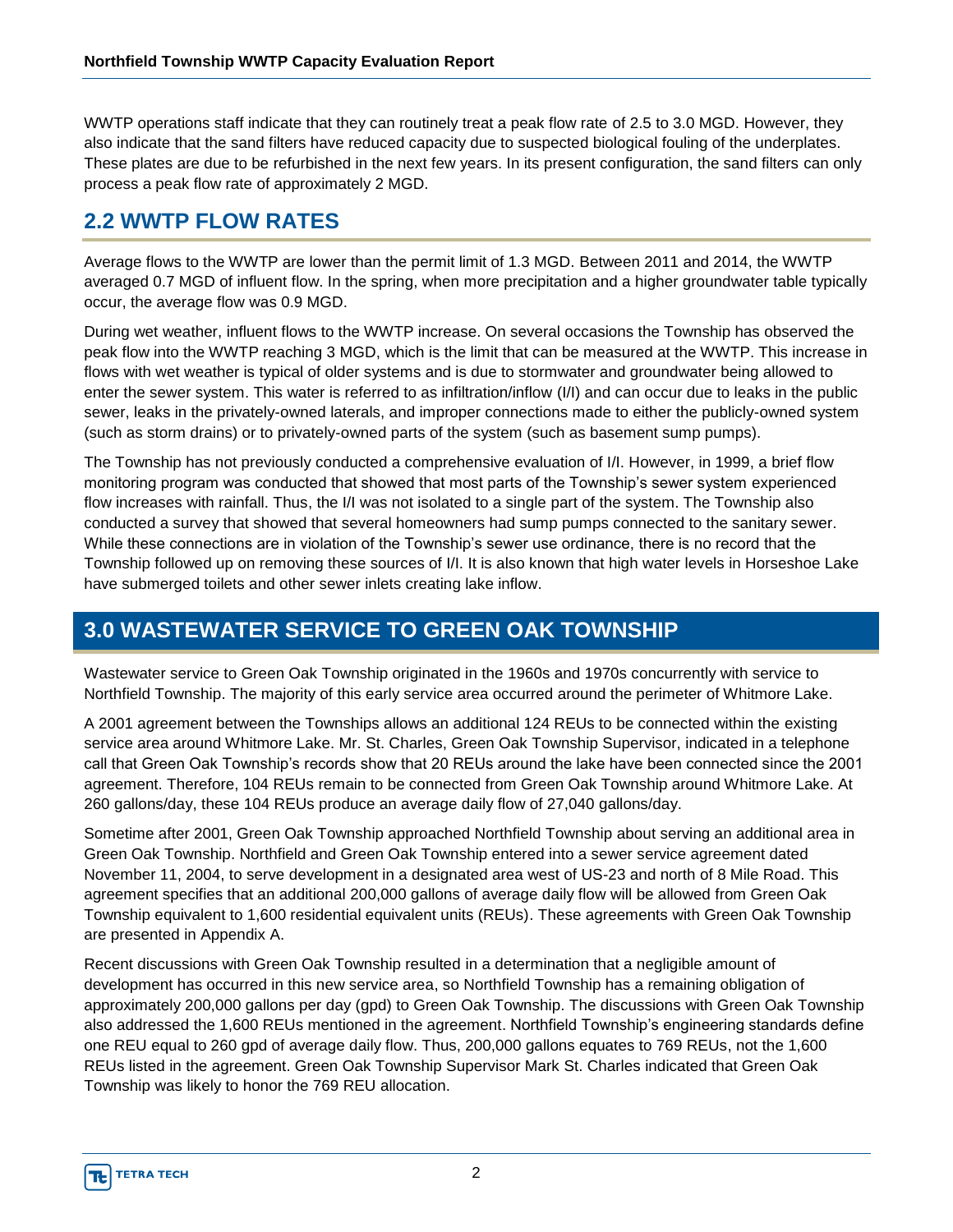In summary, the agreement with Green Oak Township suggests that Northfield Township is obligated to provide an additional 873 REUs, or an equivalent average daily flow rate of 227,040 gpd.

#### **4.0 FUTURE WASTEWATER SERVICE IN NORTHFIELD TOWNSHIP**

Northfield Township has existing obligations to provide wastewater service to four special assessment districts (SADs). The SADs were created specifically to provide wastewater service. The four SADs include the Lake Point SAD, North Territorial SAD, Seven Mile Road SAD, and Whitmore Lake Road SAD, and are shown on Figure 1.

Northfield Township's design standard for average daily wastewater flow is 260 gpd per REU. The density of REUs for a particular zoning type is an estimate based on minimum lot size in the Township's zoning ordinance and values used on past planning projects.

#### **4.1 LAKE POINT SAD**

The Lake Point SAD was established in 2003. The SAD is small, consisting of four parcels along Lake Point Drive on a peninsula extending into Whitmore Lake. All of the parcels are zoned single family residential or low density residential and appear to be developed and understood to be already connected to the WWTP. There are four total REUs in this SAD, all of which are currently connected to the WWTP.

#### **4.2 NORTH TERRITORIAL SAD**

The North Territorial SAD was established around 2000 to provide wastewater service to a planned commercial area. A trunk sewer, pump, station, and force main were constructed. The force main discharges to the Township's Eight Mile Road Pump Station. To date, only a few parcels within the SAD have connected to the trunk sewer representing about 49 REUs. The concept for this SAD was that the area could be expanded both west and east as development demanded more wastewater service. Only the area within the current SAD is depicted on Figure 1. Table 1 shows the estimated wastewater demand for parcels within the current district limits.

| <b>Zoning</b>                             | <b>Parcel Density,</b><br><b>REUs / acre</b> | <b>Current</b><br><b>Parcels</b> | <b>Total Area,</b><br>acres | <b>Ultimate REUs</b> | <b>Average Daily</b><br><b>Wastewater</b><br>Flow, gpd |
|-------------------------------------------|----------------------------------------------|----------------------------------|-----------------------------|----------------------|--------------------------------------------------------|
| Local<br>commercial                       | 3.0                                          | 3                                | 16.59                       | 50                   | 13,000                                                 |
| General<br>commercial                     | 3.0                                          | 14                               | 167.95                      | 504                  | 131,040                                                |
| Planned<br>shopping center                | 3.5                                          | 4                                | 87.29                       | 306                  | 79.560                                                 |
| Research,<br>technology,<br>manufacturing | 2.5                                          | 18                               | 323.58                      | 809                  | 210,340                                                |
| <b>Total</b>                              |                                              | 39                               | 595.41                      | 1,669                | 433,940                                                |

#### **Table 1: REUs and Average Daily Wastewater Flow in the North Territorial SAD**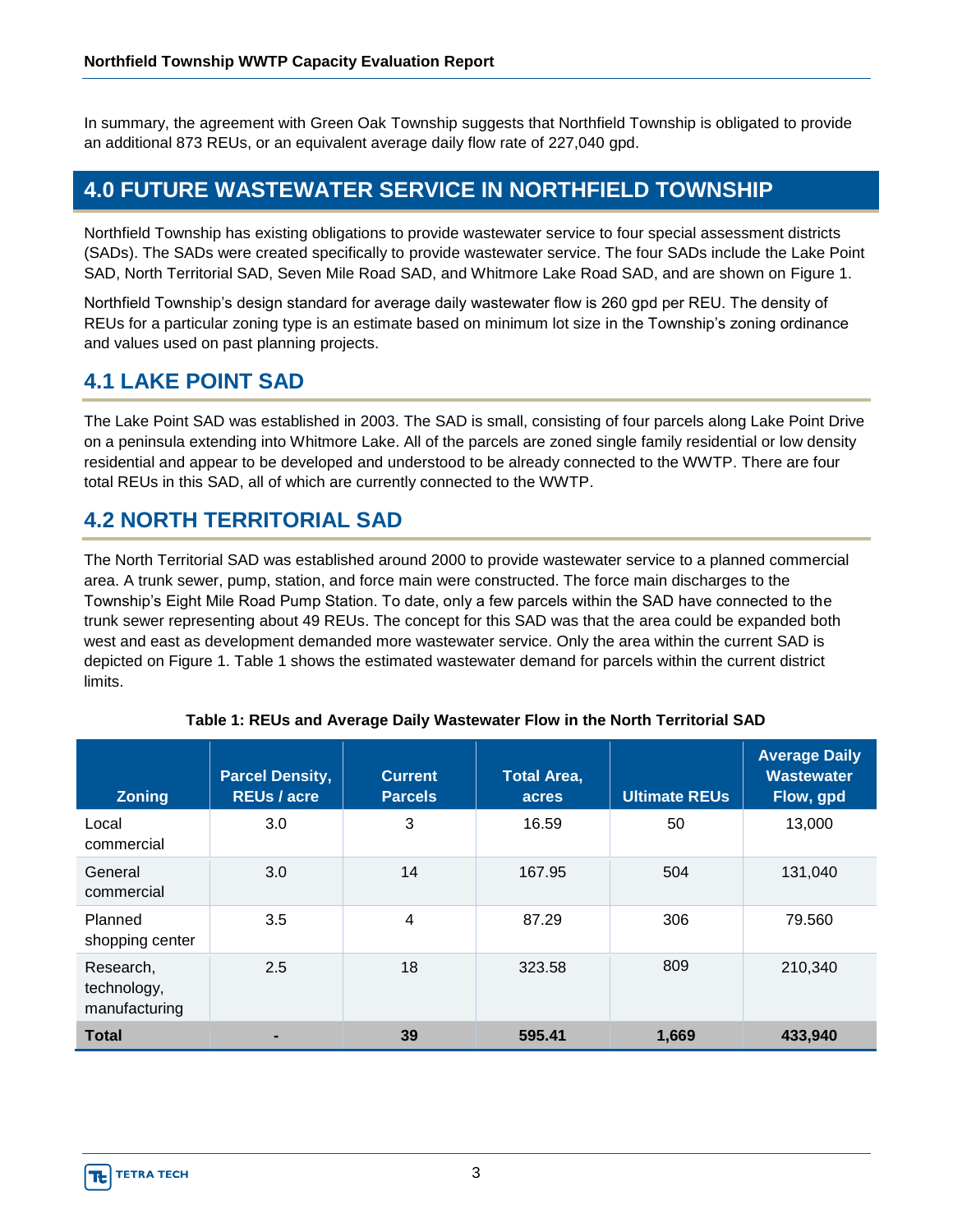

**Figure 1: Map of Special Assessment Districts**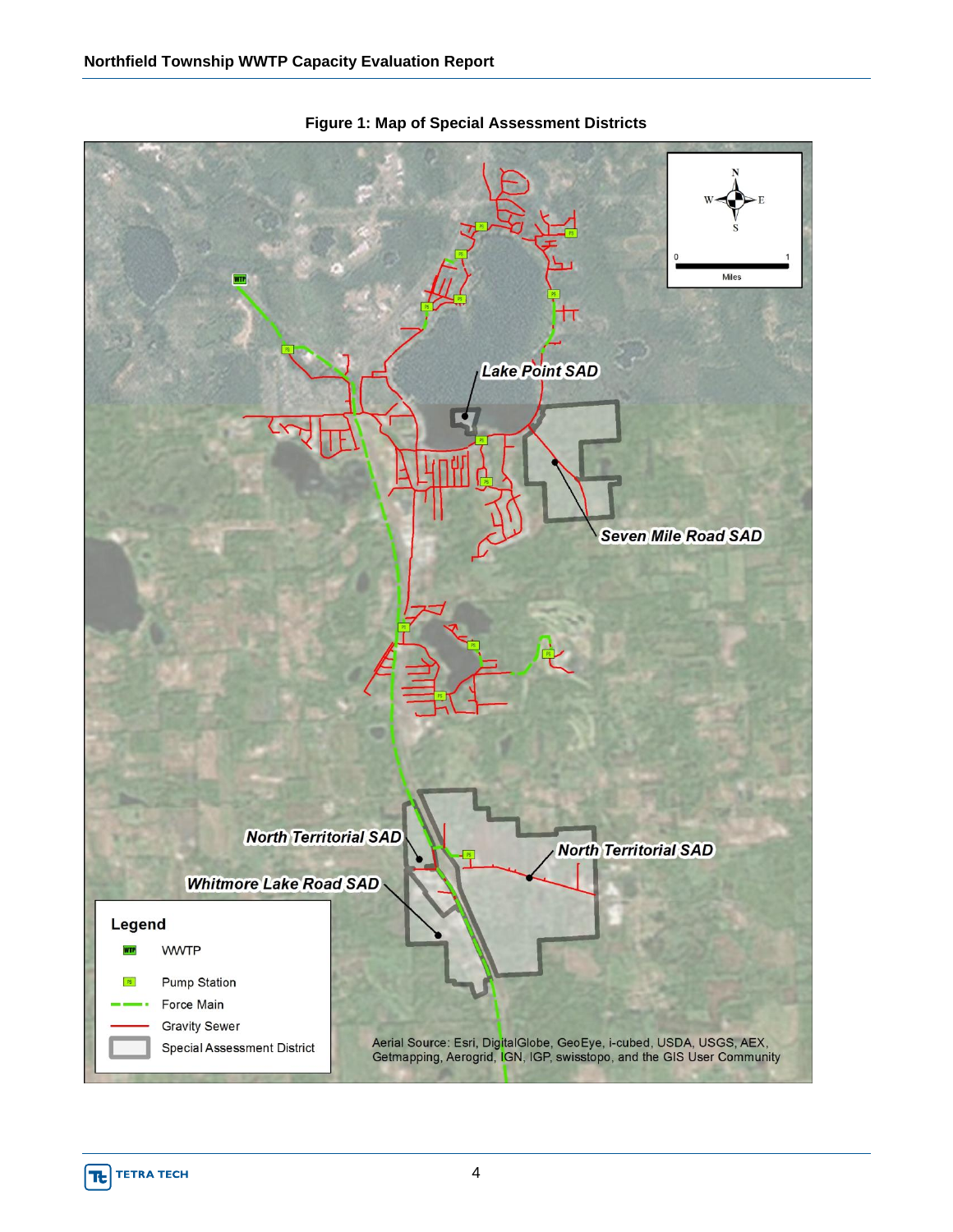### **4.3 SEVEN MILE ROAD SAD**

The Seven Mile Road SAD was established in approximately 2003 to serve the area along Seven Mile Road southeast of Whitmore Lake. The sewer has been constructed but only three connections have been made consisting of three REUs. Table 2 shows the estimated wastewater demand for the SAD.

| <b>Zoning</b>                | <b>Parcel</b><br>Density,<br><b>REUs / acre</b> | <b>Current</b><br><b>Parcels</b> | <b>Total Area,</b><br>acres | <b>Ultimate</b><br><b>REUS</b> | <b>Average</b><br><b>Daily</b><br><b>Wastewater</b><br>Flow, gpd | <b>Notes</b>                                                                                                           |
|------------------------------|-------------------------------------------------|----------------------------------|-----------------------------|--------------------------------|------------------------------------------------------------------|------------------------------------------------------------------------------------------------------------------------|
| Agricultural                 | 0.2                                             | 5                                | 43.89                       | 8                              | 2,080                                                            | Assumes 3<br>parcels are<br>split into two<br>parcels each                                                             |
| Low density<br>residential   | 0.5                                             | 10                               | 21.60                       | 13                             | 3,380                                                            | Assumes 1<br>parcel is split                                                                                           |
| Recreational<br>conservation | 0.1                                             | 5                                | 108.80                      | 11                             | 2,860                                                            | Assumes 1<br>parcel is split                                                                                           |
| Single family<br>residential | 4.0                                             | $\overline{2}$                   | 45.14                       | 140                            | 36,400                                                           | 20 percent of<br>area allotted<br>for right-of-<br>ways.<br>Remaining<br>area<br>developed at<br>4 parcels per<br>acre |
| <b>Total</b>                 |                                                 | 22                               | 219.43                      | 172                            | 44,720                                                           |                                                                                                                        |

**Table 2: REUs and Average Daily Wastewater Flow in the Seven Mile Road SAD** 

#### **4.4 WHITMORE LAKE ROAD SAD**

The Whitmore Lake Road SAD was established in 2013 to provide sewer service to 24 parcels along Whitmore Lake Road south of North Territorial Road. The Whitmore Lake SAD is tributary to the sewer improvements funded by the North Territorial SAD. No sewers have yet been constructed. Table 3 shows the estimated wastewater demand for the SAD. The basis of design for the Whitmore Lake Road district estimated a total of 76 REUs to be served.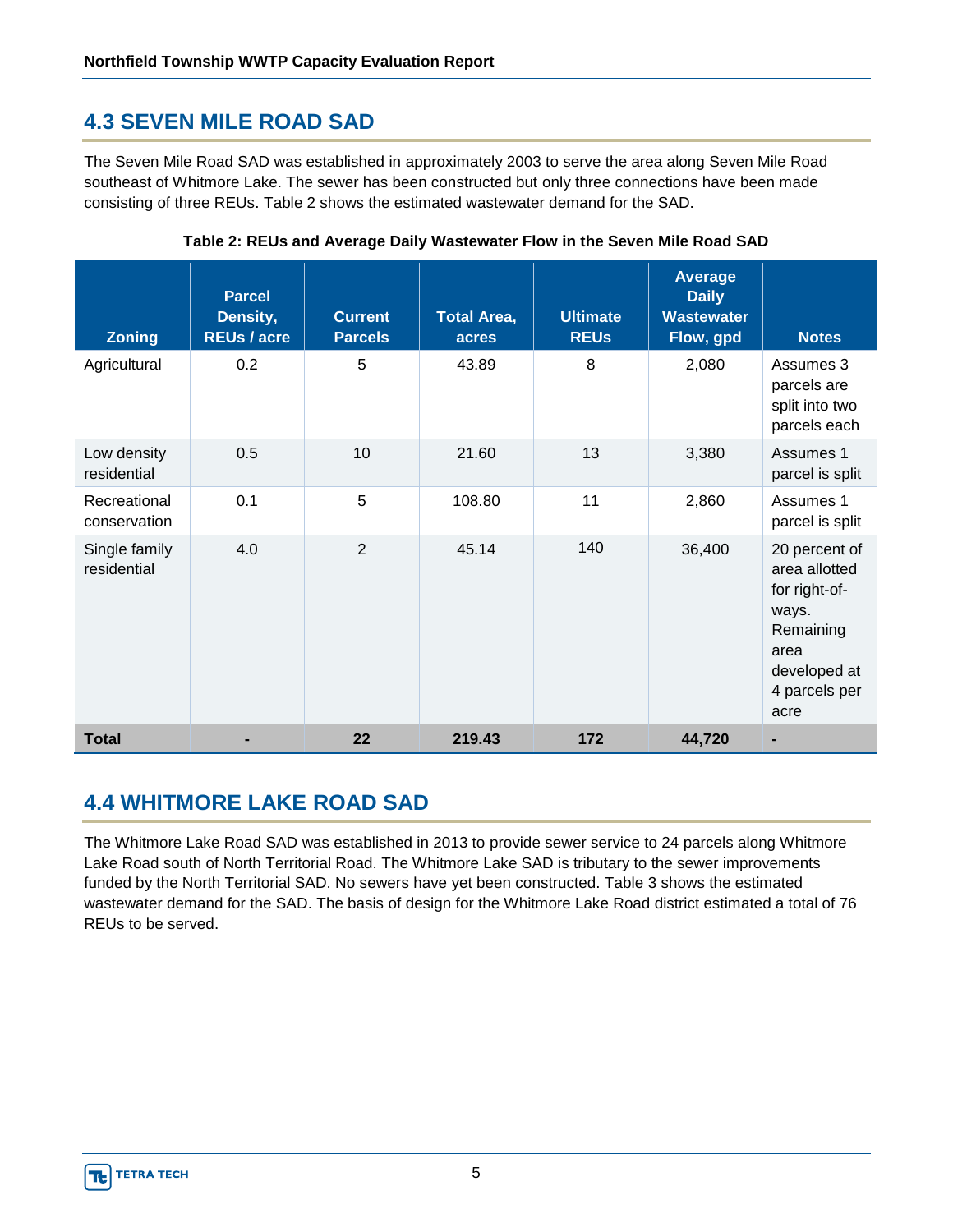| <b>Zoning</b>         | <b>Parcel Density,</b><br><b>REUs / acre</b> | <b>Current</b><br><b>Parcels</b> | <b>Total Area,</b><br>acres | <b>Ultimate REUs</b> | <b>Average Daily</b><br><b>Wastewater</b><br>Flow, gpd |
|-----------------------|----------------------------------------------|----------------------------------|-----------------------------|----------------------|--------------------------------------------------------|
| Agricultural          | 0.2                                          | 14                               | 64.61                       | 14                   | 3,640                                                  |
| Limited<br>industrial | 1.0                                          | 8                                | 45.27                       | 43                   | 11,180                                                 |
| Local<br>commercial   | 3.0                                          | 2                                | 6.52                        | 19                   | 4,940                                                  |
| <b>Total</b>          |                                              | 24                               | 116.40                      | 76                   | 19,760                                                 |

**Table 3: REUs and Average Daily Wastewater Flow in the Whitmore Lake Road SAD** 

#### **5.0 SUMMARY OF ADDITIONAL FLOWS TRIBUTARY TO THE WWTP**

In the build-out condition, a total of 2,794 REUs were estimated to be served by the WWTP within the current SAD boundaries and growth areas within Green Oak Township. Of these 2,794 REUs, 56 are already connected to the sewer system leaving 2,738 to potentially connect. These REUs would increase the average daily flow beyond the existing WWTP capacity. Furthermore, as the existing treatment capacity is approached, there will be a greater need to provide storage for both daily fluctuations in the flow and wet weather peaks. A summary of the growth is provided in Table 4.

| <b>Community</b>    | <b>Location</b>                       | <b>Additional</b><br><b>REUS</b> | <b>Additional Average Daily</b><br><b>Wastewater Flow, gpd</b> |
|---------------------|---------------------------------------|----------------------------------|----------------------------------------------------------------|
| Green Oak Township  | around Whitmore Lake (2001 agreement) | 104                              | 27,040                                                         |
|                     | west of US-23 (2004 agreement)        | 769                              | 200,000                                                        |
|                     | <b>Subtotal</b>                       | 873                              | 227,040                                                        |
| Northfield Township | Lake Point SAD <sup>1</sup>           | $\mathbf 0$                      | 0                                                              |
|                     | North Territorial SAD                 | 1,620                            | 421,200                                                        |
|                     | Seven Mile Road SAD                   | 169                              | 43.940                                                         |
|                     | Whitmore Lake Road SAD                | 76                               | 19,760                                                         |
|                     | <b>Subtotal</b>                       | 1,865                            | 484,900                                                        |
| <b>Total</b>        |                                       | 2,738                            | 711,940                                                        |

#### **Table 4: Summary of Additional Flows Tributary to the Northfield Township WWTP**

 $1$  These properties are already developed and connected to the WWTP.

#### **6.0 ALTERNATIVES TO MANAGE NEW CONNECTIONS**

Determining available capacity is not a straightforward determination. A wastewater utility must consider treatment capacity during dry weather, treatment capacity during wet weather, and sewer system capacity. Analysis of the sewer system capacity was not an objective of this evaluation, however, average and wet weather conditions are discussed below.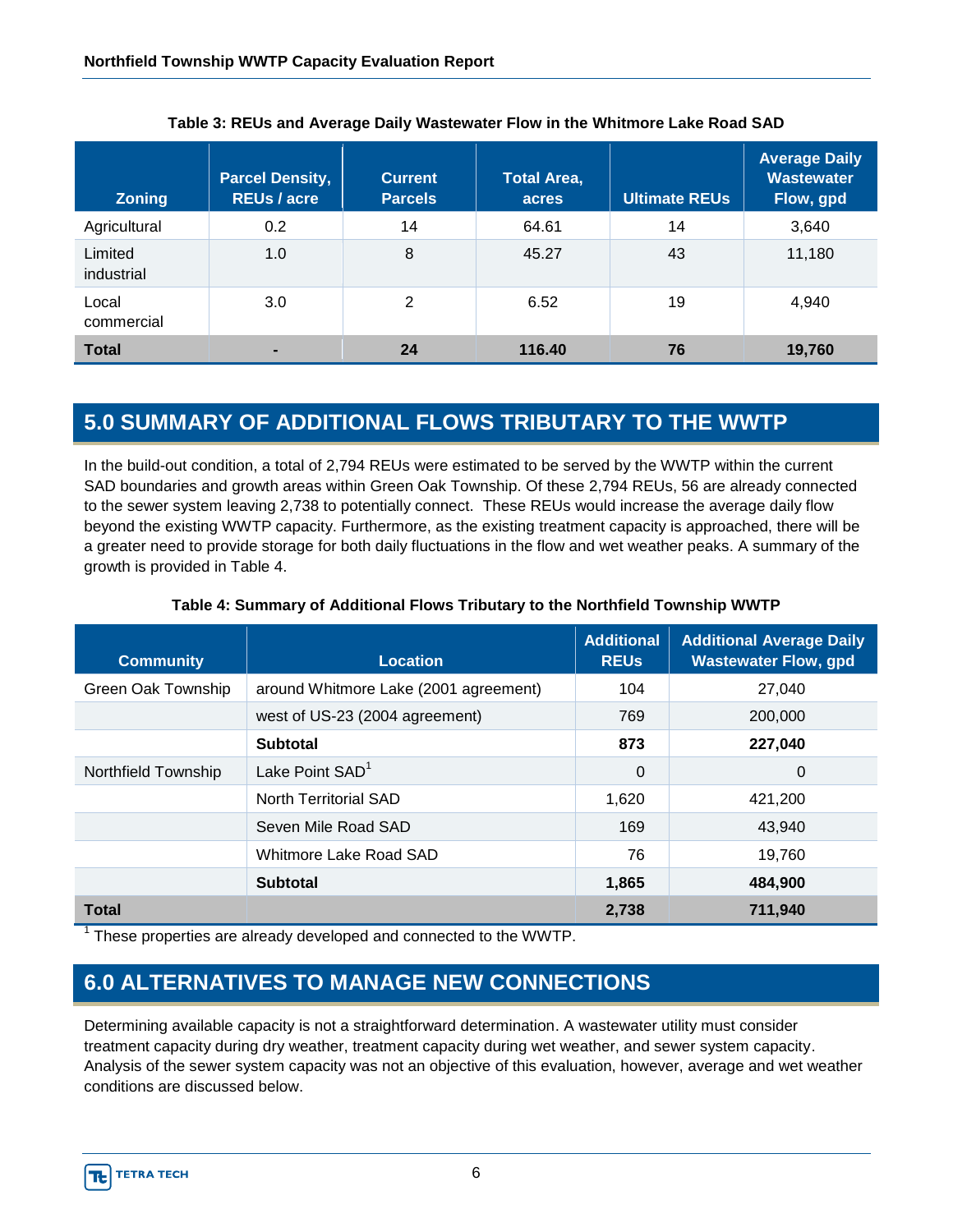#### **6.1 AVERAGE FLOWS**

The average flow for existing conditions is approximately 0.7 MGD and 0.9 MGD during springtime highs. The WWTP's rated capacity is presently 1.3 MGD with the potential of 1.5 MGD if storage is provided. Thus, there is existing WWTP capacity during average conditions to accommodate new connections.

The Michigan Department of Environmental Quality (MDEQ) is generally reluctant to allow new connections to a WWTP when the flow approaches 85 percent of the facility's rated capacity. Assuming a treatment capacity of 1.3 MGD, this necessitates a decision on an expansion when rates reach 1.1 MGD (1.3 x 0.85). Assuming a treatment capacity of 1.5 MGD, this necessitates a decision on an expansion when rates reach 1.3 MGD (1.5 x 0.85).

In 2005, Northfield Township explored a WWTP expansion to address the new connections it committed to in the 2004 agreement with Green Oak Township. That expansion was conceived to construct a storage basin and expand the treatment capacity to 2.25 MGD. Development did not occur and this expansion was not implemented.

Available capacity calculations are found below for various scenarios. The first two calculations consider growth without differentiating new connections between Green Oak Township and Northfield Township. The last two scenarios were calculated assuming the capacity in the Green Oak contract is reserved.

A summary of potential capacity available during average conditions without reserving capacity for Green Oak Township follows (assuming no storage provided):

| Allowable Rate before |                        |                                                   |     |
|-----------------------|------------------------|---------------------------------------------------|-----|
| Expansion (MGD)       | Springtime Rates (MGD) | Allowable Increase (MGD) Allowable Increase (REU) |     |
| 1.1                   | 0.9                    | 0.2                                               | 800 |

The summary of potential capacity available during average conditions without reserving capacity for Green Oak Township follows (assuming storage provided):

| Allowable Rate before |                        |                                                   |       |
|-----------------------|------------------------|---------------------------------------------------|-------|
| Expansion (MGD)       | Springtime Rates (MGD) | Allowable Increase (MGD) Allowable Increase (REU) |       |
| 1.3                   | 0.9                    | 0.4                                               | 1.500 |

The summary of potential capacity available during average conditions and reserving 0.227 MGD for Green Oak Township follows (assuming no storage provided):

| Allowable Rate before |                        |                          |                          |
|-----------------------|------------------------|--------------------------|--------------------------|
| Expansion (MGD)       | Springtime Rates (MGD) | Allowable Increase (MGD) | Allowable Increase (REU) |
| 1.1                   | 0.9                    |                          |                          |

The summary of potential capacity available during average conditions and reserving 0.227 MGD for Green Oak Township follows (assuming storage provided):

| Allowable Rate before |                        |                                                   |     |
|-----------------------|------------------------|---------------------------------------------------|-----|
| Expansion (MGD)       | Springtime Rates (MGD) | Allowable Increase (MGD) Allowable Increase (REU) |     |
| 1.3                   | 0.9                    | 0.173                                             | 700 |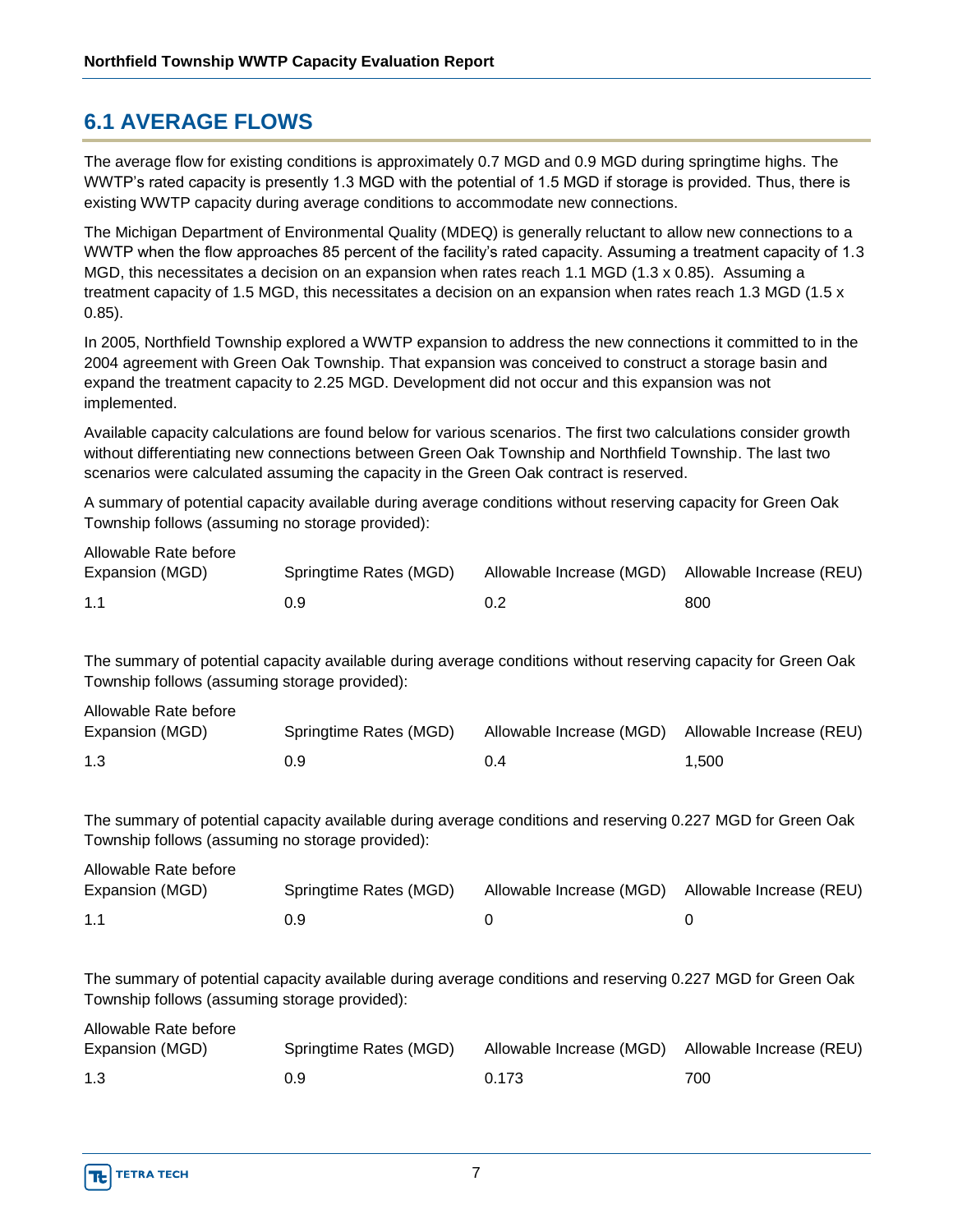#### **6.2 WET WEATHER FLOWS**

Storing wastewater during peak flow rates is a proven technique for managing flows in excess of the treatment capacity. Flows in excess of the treatment capacity are temporarily stored and returned to the system after the peak flows abate. Many, and perhaps most, wastewater treatment plants have storage tanks. The existing Northfield WWTP does not have any storage capacity. However, storage has been discussed for the WWTP since at least 1988 without the construction occurring.

In 2002, the State of Michigan adopted a policy on controlling untreated overflows from sewer systems. This policy requires that sewer systems control overflows for storms up to and including the 25-year, 24-hour storm. This storm is defined as 3.9 inches of rainfall in 24 hours throughout the state.

Flows measured at the WWTP for four severe storms between 2011 and 2014 were used to project a hydrograph for the 25-year, 24-hour storm, which can be added to a base flow to estimate the storage volume that would be necessary to eliminate overflows at the WWTP for events up to that size. The procedure used to create the hydrograph used for the 25-year, 24-hour storm followed these steps:

- The second through fifth most extreme events from 2011 to 2014 between April and October of each of those years, in terms of volume measured at the WWTP, were identified. The most extreme event, beginning on May 25, 2011, was excluded because it is known that inflow from Horseshoe Lake was occurring during and following this rainfall. The four rainfalls used in the analysis included:
	- o April 27-28, 2011, 2.17 inches of rain, 3.0 million gallons (MG) of I/I estimated at the WWTP
	- o April 18-19, 2013, 2.43 inches of rain, 1.7 MG of I/I
	- o May 12-15, 2014, 4.30 inches of rain, 4.3 MG of I/I
	- o June 17-18, 2014, 2.03 inches of rain, 0.5 MG of I/I
- The I/I and base flow components of the hydrograph were estimated. Plots of the components for each of the events are shown in Appendix B.
- The I/I component of the flow was projected to the 25-year, 24-hour design storm using a ratio of the design storm rainfall to the actual rainfall.
- The individual projections were averaged over an hourly period to smooth the peaks and valleys in the hydrograph using the 15-minute data from the WWTP.
- A composite of the four individual projections was created by averaging the four individual event projections. The composite projection is similar to the projection made for the May 12, 2014 event, which had the closest rainfall volume to the design storm. The individual and composite projections (with base flow removed) for the 25-year, 24-hour design storm is shown in Figure 2. The composite hydrograph was used for all analyses in this report. The tail of the hydrograph extends well beyond the end of the rainfall because of infiltration following the rainfall.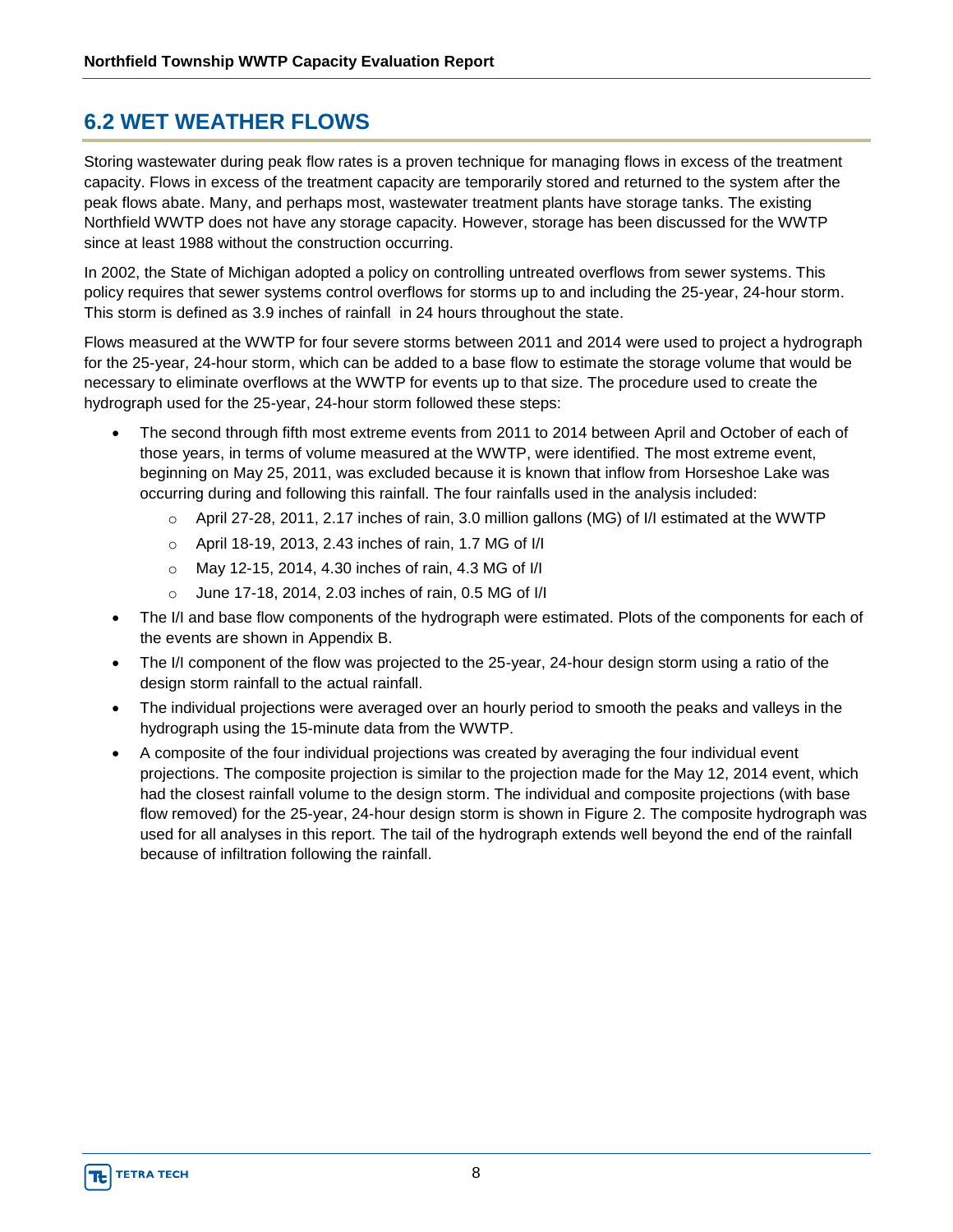

**Figure 2: Composite 25-year, 24-hour I/I Hydrograph Constructed from Individual Event Projections** 

The required storage volume can now be estimated by adding the design storm I/I flows onto a base flow. For all the storage calculations it was assumed that the WWTP could treat 150 percent of its sustained treatment capacity for up to 6 hours and still meet its effluent limits. The remaining time, the WWTP could only treat its sustained capacity. For example, for the existing conditions, the WWTP could treat 2.0 MGD for 6 hours and 1.3 MGD for the remaining time. For existing conditions, we project that the required storage volume is 0.9 MG during spring (April and May) conditions. This is visually depicted in the hydrograph shown in Figure 3.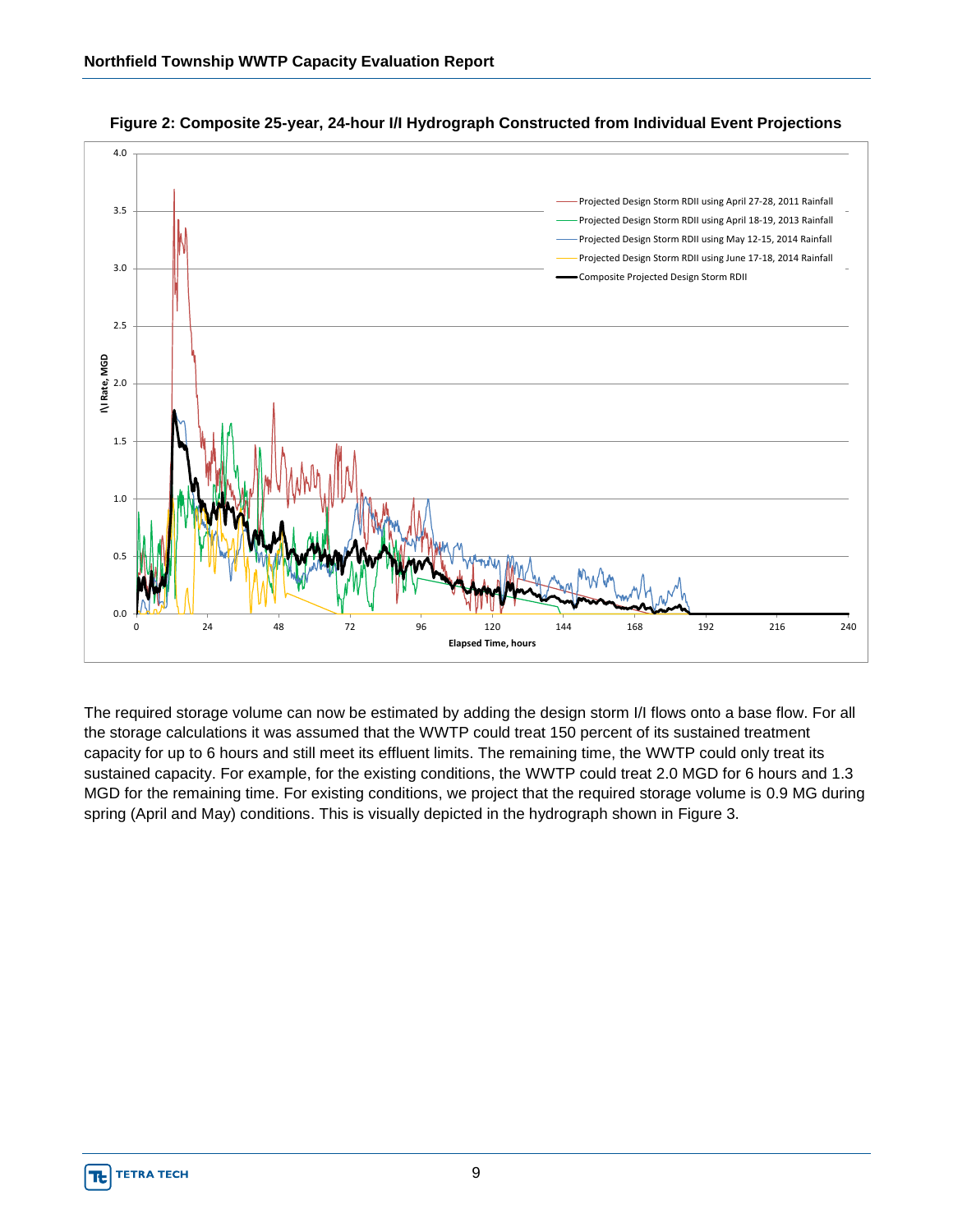

**Figure 3: Spring Design Storm Hydrograph with Treatment Capacity of 1.3 MGD and No Growth** 

As growth occurs, the daily flow will increase and use more of the WWTP capacity. This will require that more of the flow during wet weather be stored. We project that the necessary storage volume will be 1.7 MG for an increase of 800 REUs or 0.2 MGD within the service area. This is visually depicted in the hydrograph shown in Figure 4.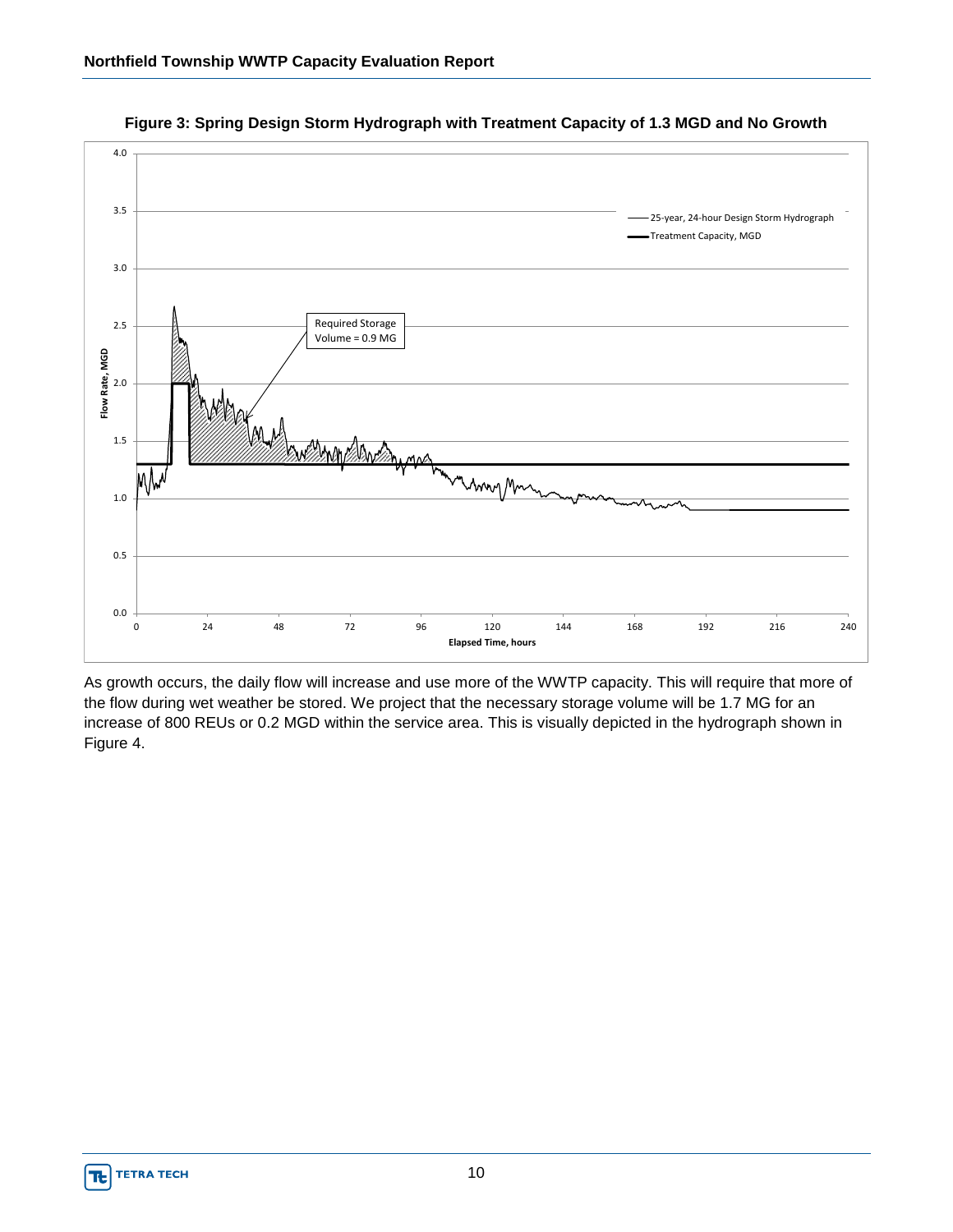

**Figure 4: Spring Design Storm Hydrograph with Treatment Capacity of 1.3 MGD, and 800 REUs Growth** 

Above this level of growth, the treatment capacity should be increased (see the *Average Flows* section), which will lessen the need for storage.

The MDEQ policy also provides an alternative methodology to demonstrate that the system will not overflow more than once every ten years. This analysis generally shows that a smaller basin size will meet the state's requirements, but requires a much more detailed approach and is best deferred as a preliminary design step if a storage project proceeds.

The cost for a storage tank will be dependent upon the type of construction (steel versus concrete) and features desired for the tank such as flushing or aeration. We suggest the Township budget \$2.5 million to \$3.0 million for a glass-lined steel tank. A concrete tank would have a higher initial cost but may also have a longer useful life.

#### **7.0 GROWTH POLICY**

Policy decisions on when to allow or deny new connections to the sewer system rest solely with the Northfield Township Board of Trustees. The MDEQ will occasionally deny new connections when there are obvious capacity problems with a sewer system (not presently the case with Northfield Township's system).

One important consideration is the SAD parcels. The Township has facilitated the construction of sewers in these areas. The property owners are paying an assessment for the construction of the sewers. However, these parcels are largely undeveloped and as such, have not connected to the sewer and have not paid the Township's system development charge (connection fee). This connection fee is established to recover the prorated share of the parcel's use of the treatment plant and downstream sewers.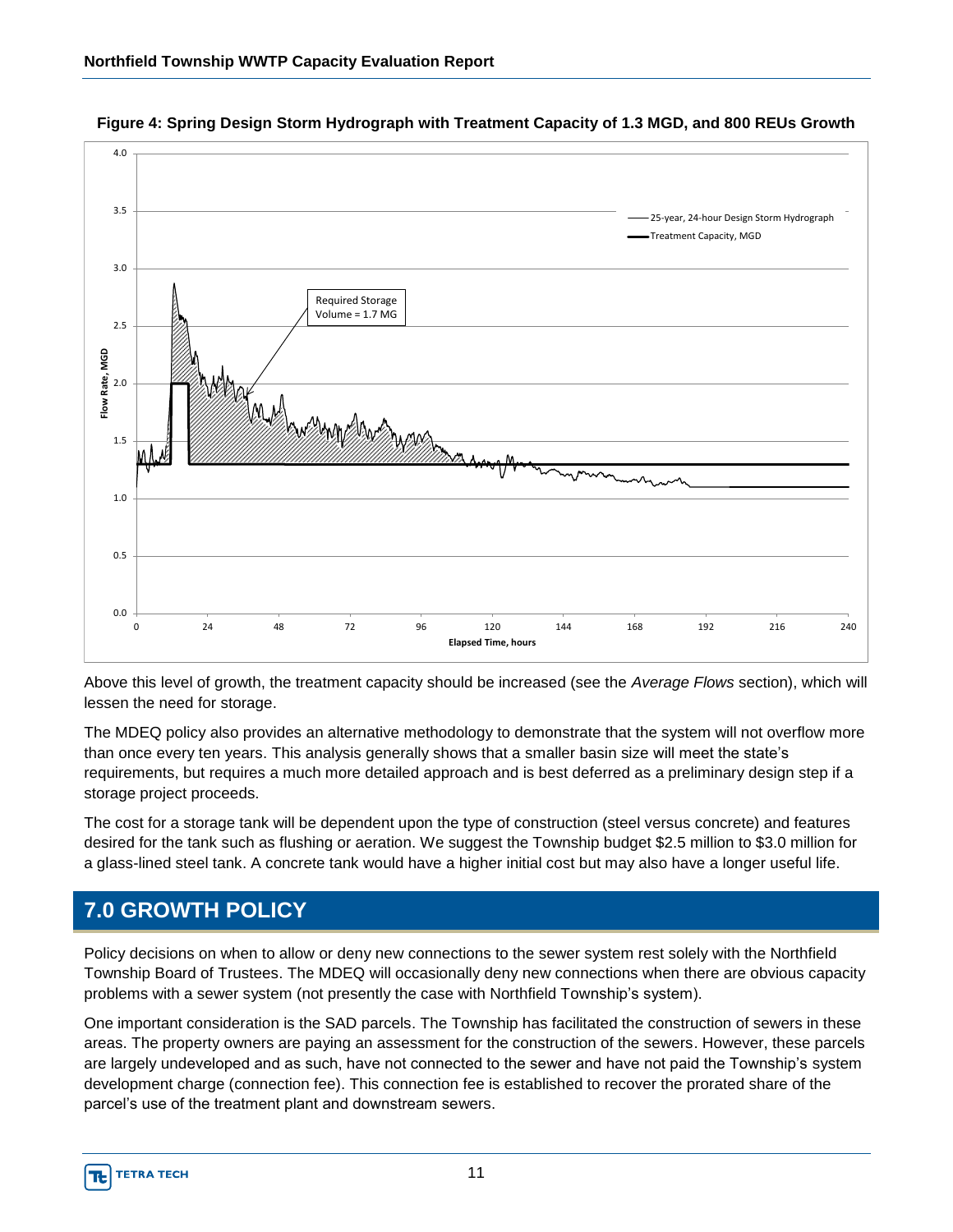A conservative policy decision could consider the 0.227 MGD commitment to Green Oak Township, the future SAD demands, and the higher springtime flows and determine that no other connections should be allowed until the wastewater plant is expanded. An alternate policy would be to consider that no significant development in Green Oak and the SADs has occurred in the last ten years, that new connections can be allowed and the WWTP will be expanded prior to the plant being overloaded.

Tetra Tech can appear at a future board meeting to answer any technical questions that will better allow the Board of Trustees to determine their policy regarding new connections.

#### **8.0 PROJECT FUNDING**

Wastewater utilities have the choice of financing capital projects with local funds (such as from reserves, connection fees and/or bonds) or from a state-funded loan. A self-financed project has few prerequisites and construction could be initiated within a few months of beginning.

The MDEQ administers a low interest, state funded loan program for wastewater improvements. This program is entitled the State Revolving Fund loan and abbreviated as SRF. A condition of receipt of the loan is that the loan monies are used to construct the cost-effective solution. This requires a series of studies to demonstrate that building storage is cost effective over removing the I/I at its source. Loan applications are due by July 1 each year and the prerequisite studies need to be completed ahead of this application date. Should Northfield Township begin the studies in the spring of 2015, it is likely that the loan could not be applied for until July 1, 2017, or later.

The first study that would be needed is termed an Infiltration/Inflow Study which measures flow throughout the system and makes projections regarding its likely sources and costs to remove. This study may cost \$150,000 to \$200,000 to complete. This study makes a recommendation that looking for I/I sources will likely be fruitful, but generally concludes that some level of detailed investigation is needed.

The second study is referred to as a Sewer System Evaluation Survey (SSES). It includes detailed investigations within the system to locate specific sources of I/I. This may involve inspecting manholes, sewer pipes, and quantifying illicit sump pumps among many other tasks. The cost of an SSES of Northfield Township's collection system cannot be determined until after completion of the I/I Study, but could range from \$150,000 to \$300,000.

## **9.0 SUMMARY AND RECOMMENDATIONS**

#### **9.1 SUMMARY**

A capacity summary was completed that shows that Northfield Township has significant wastewater treatment obligations to both Green Oak Township and special assessment districts within Northfield Township. An additional 712,000 gallons per day (0.712 MGD) could be added to the system from these obligations.

Capacity determination in a wastewater system involves more than comparing a single set of numbers. An evaluation must be conducted that looks at the WWTP performance during average (dry weather), during wet weather, and in the sewer systems. This report evaluated conditions during average and wet weather conditions and deferred sewer analysis to a later time.

The Township has sufficient treatment capacity available to continue to accept new connections during average conditions (dry weather). Our analysis shows that approximately 800 REUs can be added until the WWTP flows will reach 1.1 MGD during the spring conditions and approximately 1,500 REUs until the WWTP reaches 1.3 MGD during these same spring conditions. A growth of 800 REUs is estimated to increase flows to 85 percent of the WWTP's permit limit during spring conditions, which is a typical threshold upon which the MDEQ may request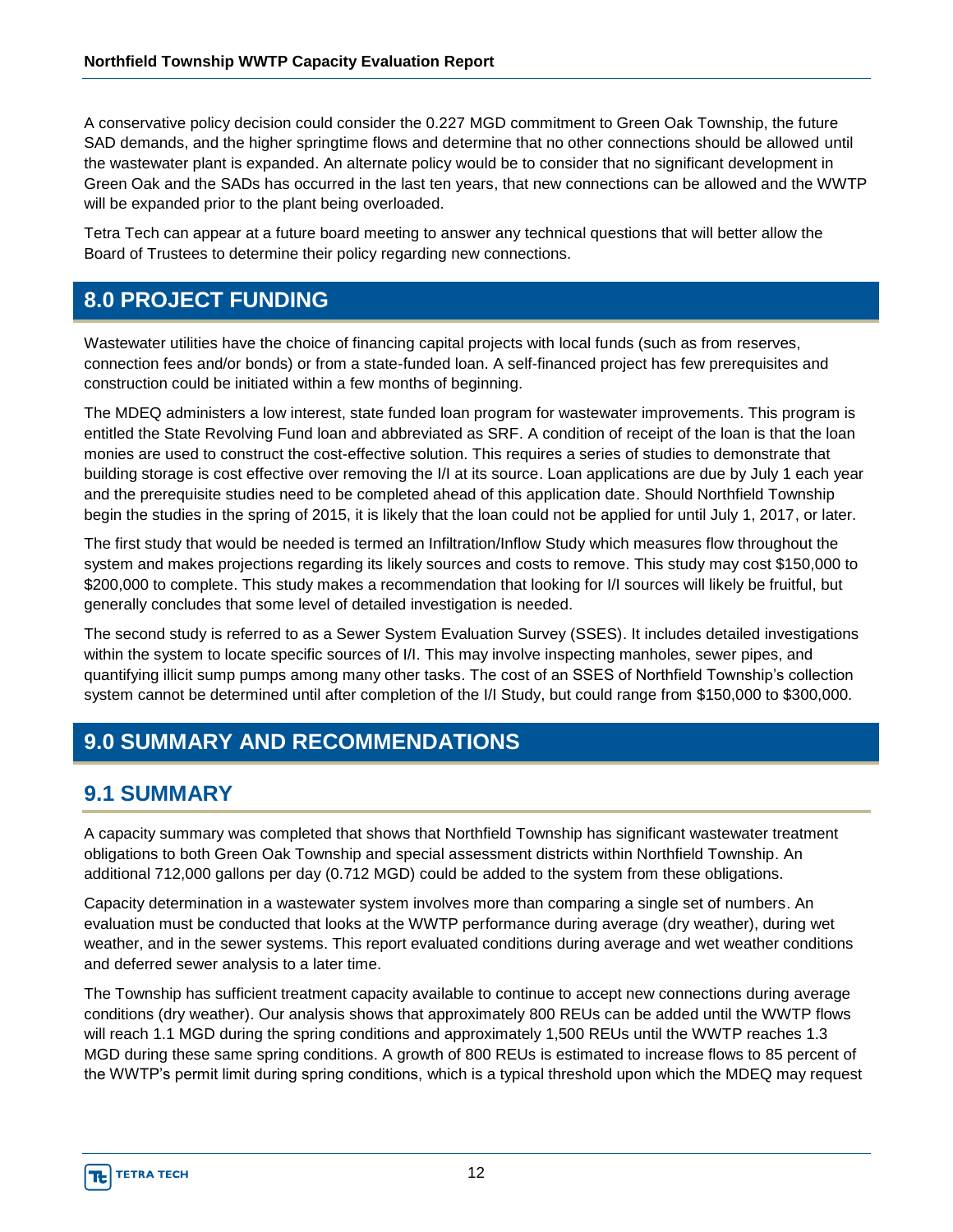a WWTP expansion be considered. Past calculations suggest the WWTP may be able to treat 1.5 MGD if storage is built and thus the higher number of 1,500 REUs may be achievable.

However, during large storms, the Township's WWTP will struggle to treat the peak flow that arrives and meet permit limits. The Township has long discussed a storage basin to be constructed at the WWTP. The size of this basin is dependent upon the level of growth and the available WWTP capacity. A basin is significantly less expensive than a plant expansion. Therefore, the basin should be sized for a future flow condition to postpone a WWTP expansion as long as possible. The MDEQ requires that the basin be sized to contain wastewater for the 25-year, 24-hour storm of 3.9 inches. This condition suggests the basin be sized for 1.7 MG. As discussed in the report, a more sophisticated statistical analysis may show this size can be slightly reduced before it is built.

The basin will assist with existing WWTP operations and be even more critical as growth occurs. It is recommended that the basin be constructed prior to any large developments occurring. For the purpose of quantifying a threshold, it is suggested that the basin be constructed prior to allowing more than 100 REUs to connect.

Table 5 provides a timeline for recommended improvements to summarize the number of new connections (expressed as REUs) and thresholds that initiate new projects.

| <b>Number of</b><br><b>Additional REUs</b> | <b>Average Dry Weather</b><br>Flow, MGD | <b>Average Dry Weather Flow</b><br>during Peak Months, MGD | <b>Recommended</b><br><b>Improvement</b> |
|--------------------------------------------|-----------------------------------------|------------------------------------------------------------|------------------------------------------|
| $0 - 100$                                  | 0.7                                     | 0.9                                                        | Construct 1.7 MG<br>storage basin        |
| $800 - 1,500$                              | $0.9 - 1.1$                             | $1.1 - 1.3$                                                | <b>Expand WWTP</b>                       |

#### **Table 5: Timeline of Recommended Improvements**

The REUs in Table 5 must consider new connections made from Green Oak Township and the 873 REUs committed to Green Oak. If Green Oak develops to the amounts included in the intergovernmental agreements, most or all of the surplus capacity in the existing wastewater treatment plant would be utilized.

#### **9.2 RECOMMENDATIONS**

The Township should begin planning for the storage basin that has long been identified for the WWTP. The Township may also wish to revisit its 2005 thoughts about expanding the WWTP to confirm the size and cost of the expansion. The next step toward implementing the storage basin or WWTP expansion is to consider how these projects will be financed, because the method of financing may determine additional steps necessary. At a minimum, we recommend Northfield Township evaluate its system development charge (also referred to as connection fee) so that some of the cost of the basin and WWTP expansion is recovered through fees charged to new connections.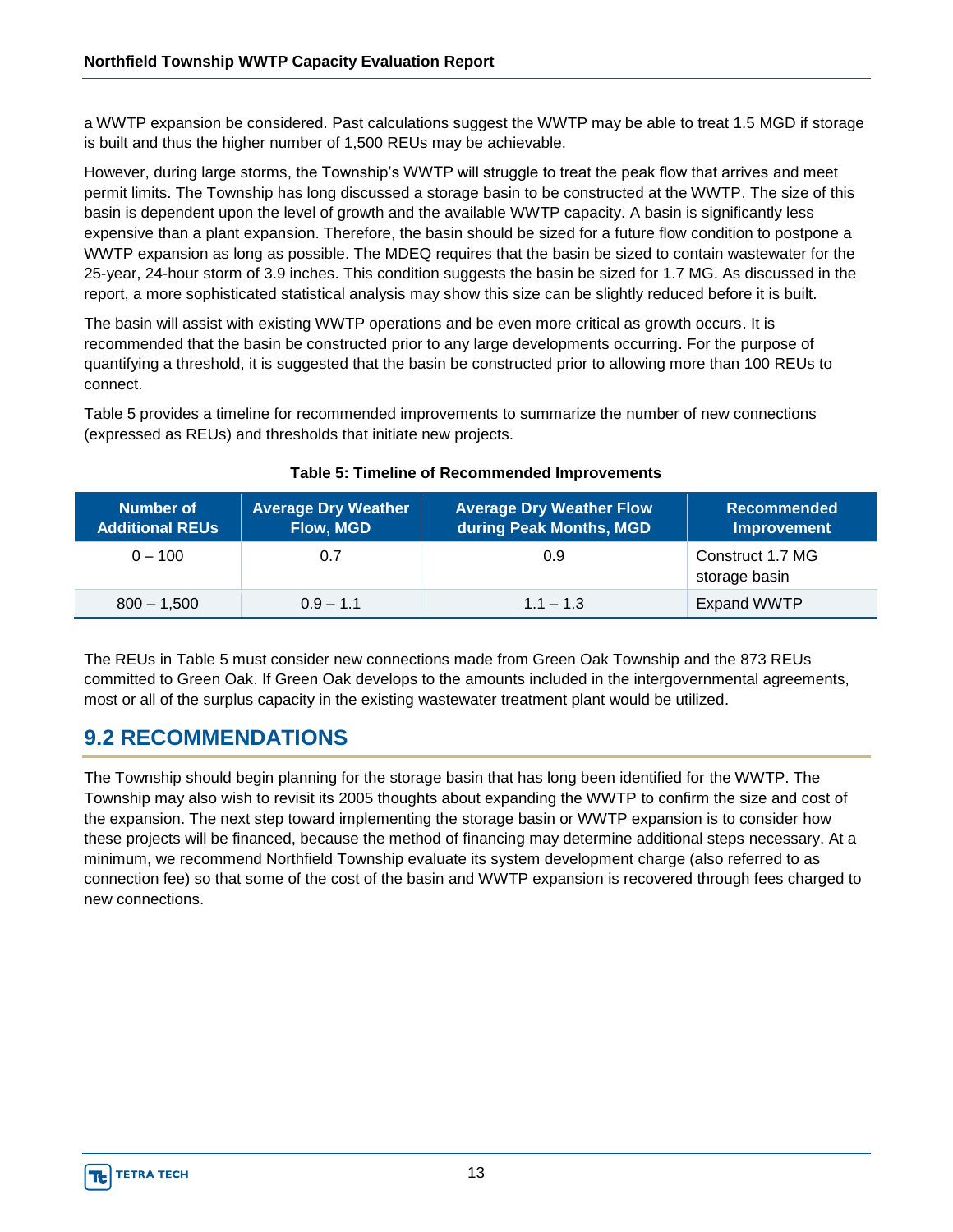## **APPENDIX A: GREEN OAK TOWNSHIP AGREEMENTS**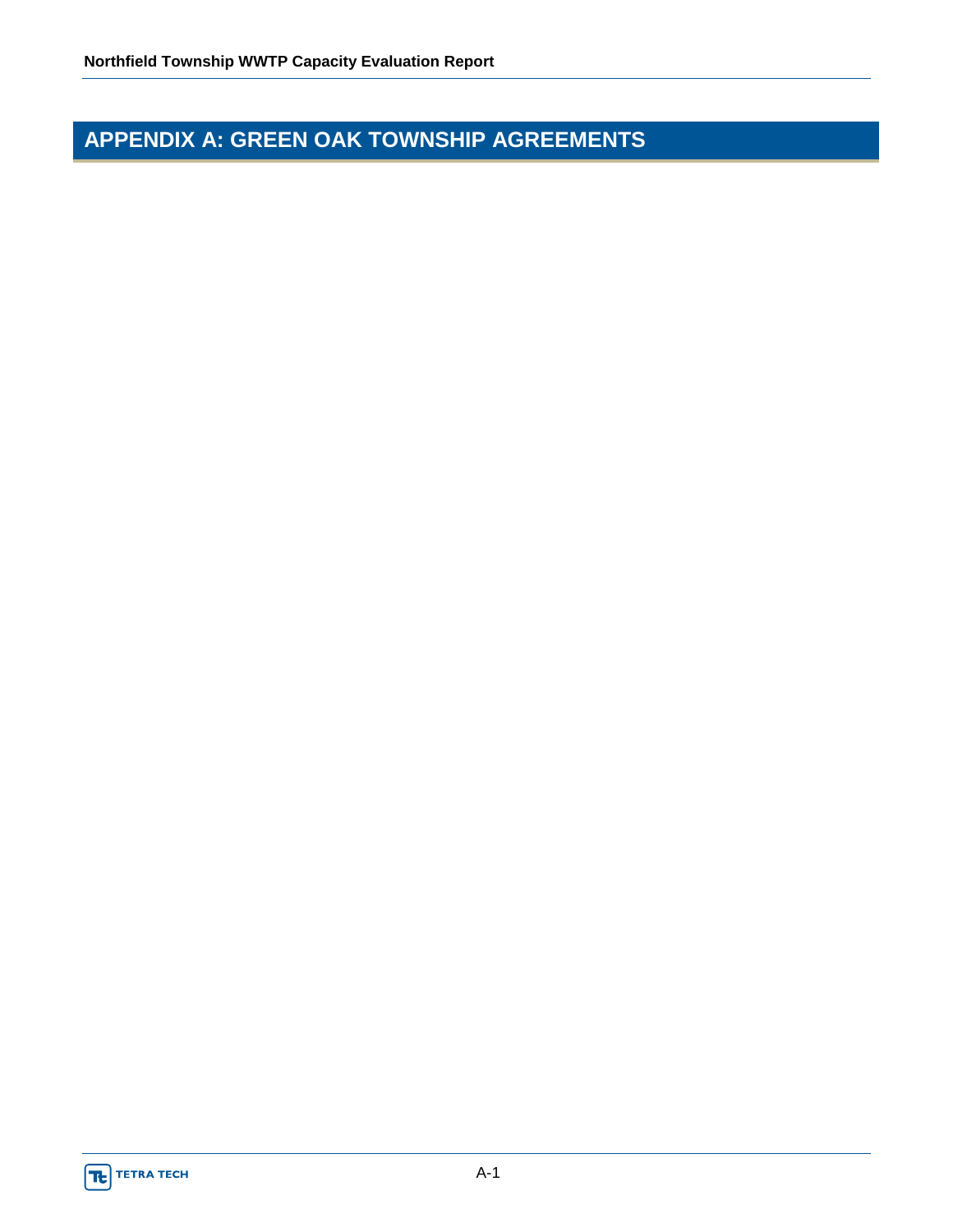#### **APPENDIX B: DATA USED FOR THE DEVELOPMENT OF THE 25-YEAR, 24- HOUR HYDROGRAPH**

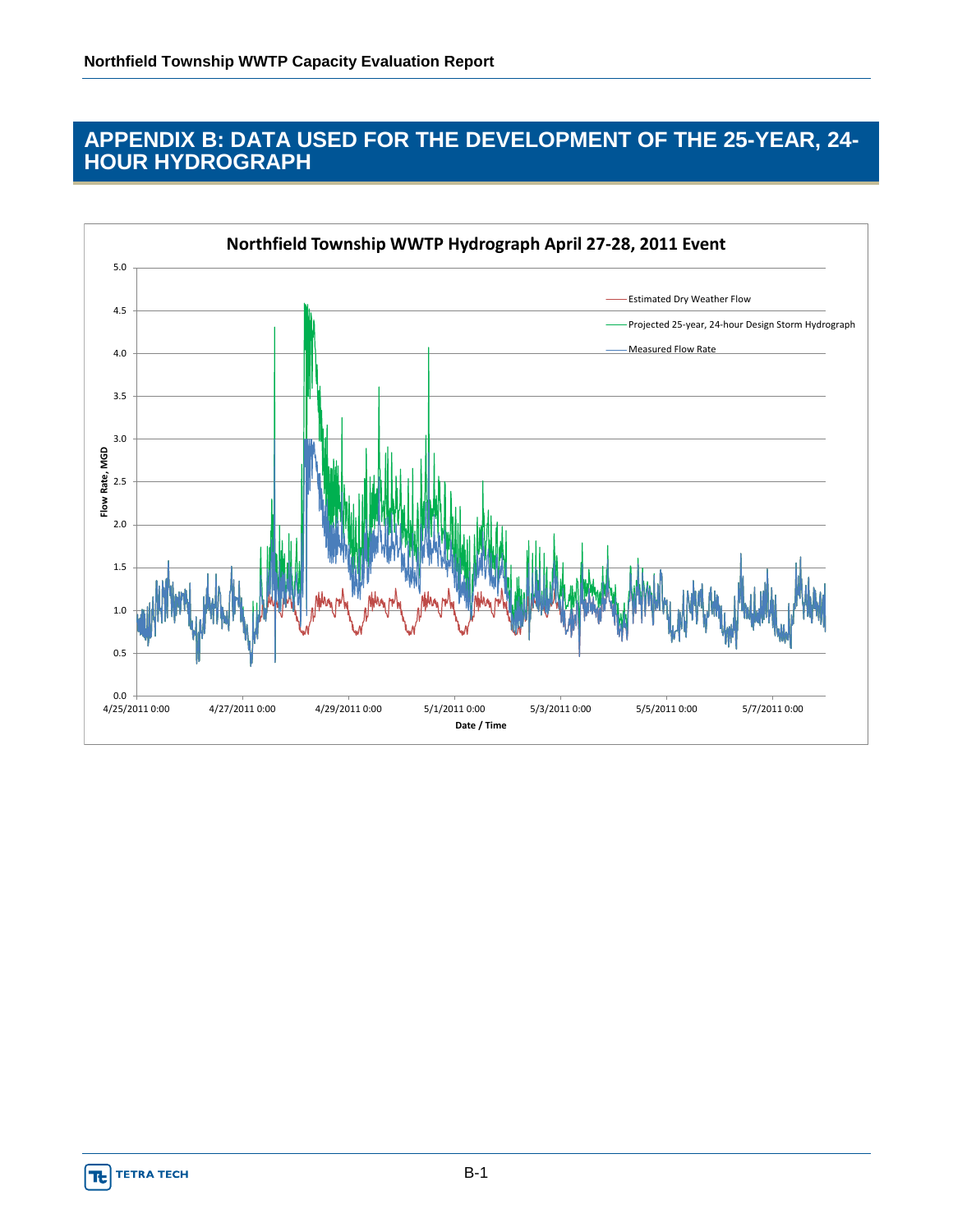

**TE** TETRA TECH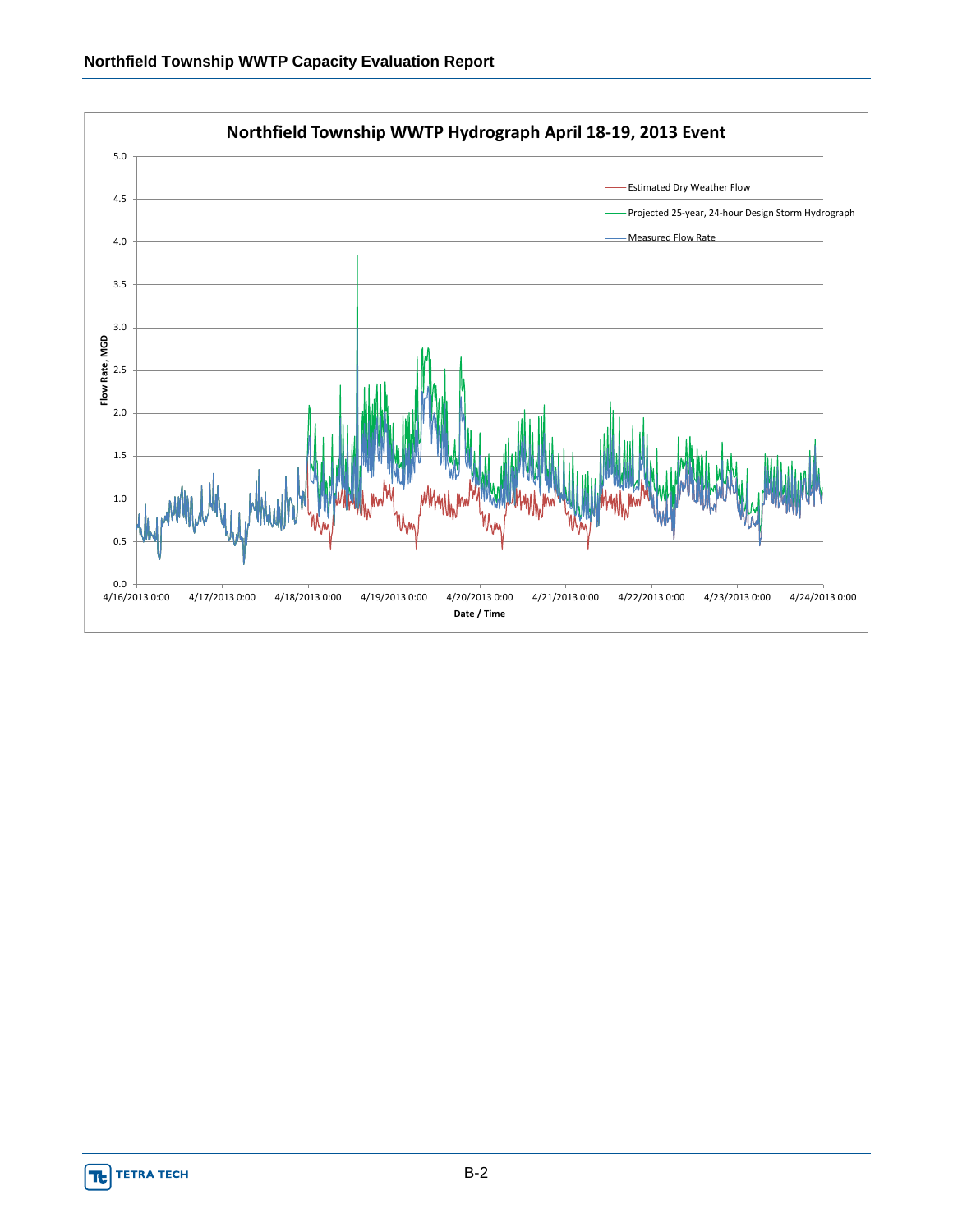

**TE** TETRA TECH